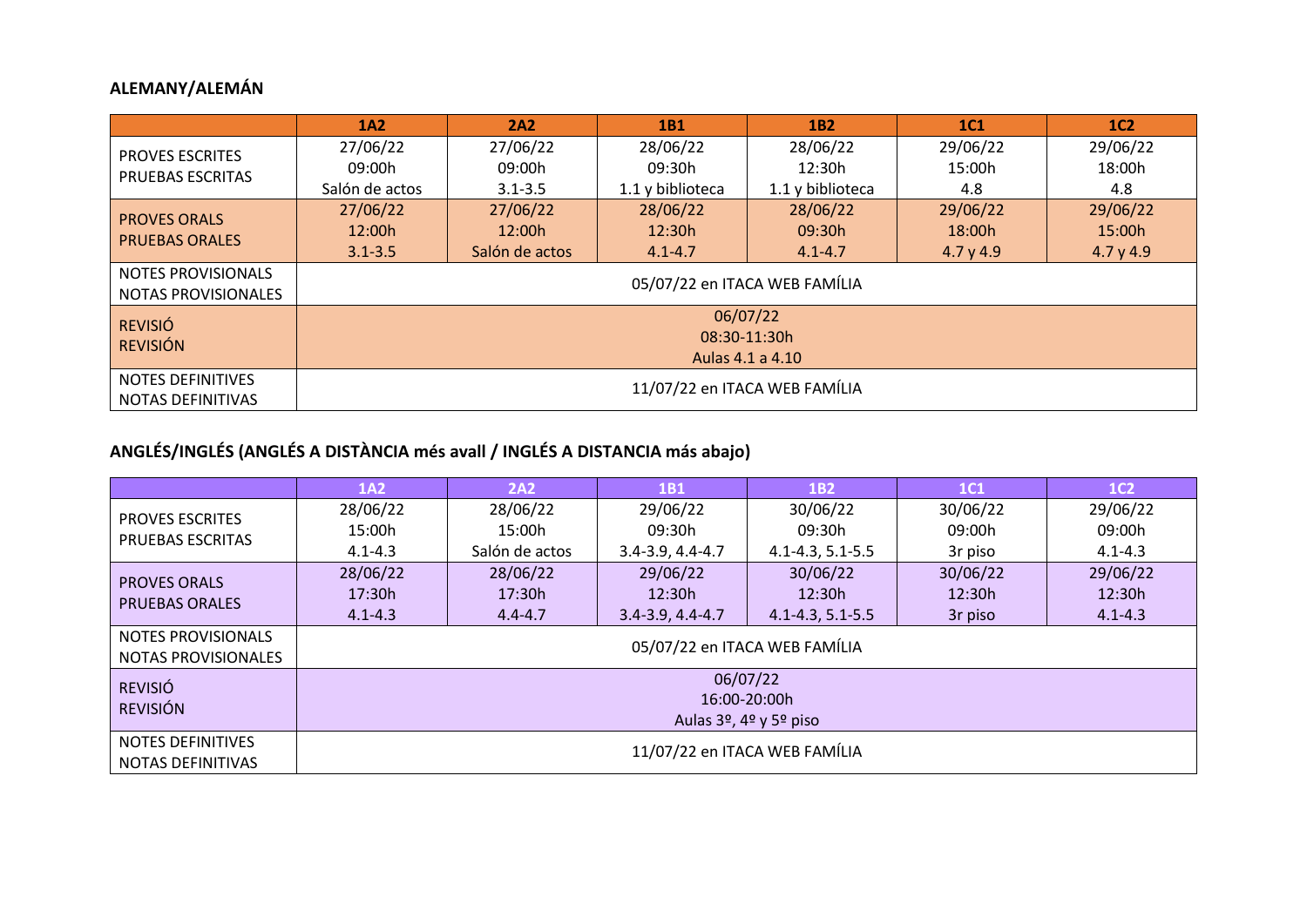# **ANGLÉS A DISTÀNCIA/INGLÉS A DISTANCIA**

|                                                      | 1 <sub>B1</sub>                                                                         | <b>1B2</b>                      |  |  |
|------------------------------------------------------|-----------------------------------------------------------------------------------------|---------------------------------|--|--|
| <b>PROVES ESCRITES</b><br>PRUEBAS ESCRITAS           | 30/06/22<br>10:00h<br>$2.1 - 2.3$                                                       | 30/06/22<br>10:00h<br>2.5       |  |  |
| <b>PROVES ORALS</b><br><b>PRUEBAS ORALES</b>         | 30/06/22<br>12:30h<br>$2.1 - 2.3$                                                       | 30/06/22<br>12:30h<br>2.4 y 2.5 |  |  |
| <b>NOTES PROVISIONALS</b><br>NOTAS PROVISIONALES     | 05/07/22 en ITACA WEB FAMÍLIA                                                           |                                 |  |  |
| <b>REVISIÓ</b><br><b>REVISIÓN</b>                    | 06/07/22<br>16:00-20:00h<br>Aulas 3 <sup>o</sup> , 4 <sup>o</sup> y 5 <sup>o</sup> piso |                                 |  |  |
| <b>NOTES DEFINITIVES</b><br><b>NOTAS DEFINITIVAS</b> | 11/07/22 en ITACA WEB FAMÍLIA                                                           |                                 |  |  |

## **ÀRAB/ÁRABE**

|                            | <b>1A2</b>                    | 2A2           | 3A2                           | 1 <sub>B1</sub> | 1B <sub>2</sub> |
|----------------------------|-------------------------------|---------------|-------------------------------|-----------------|-----------------|
| <b>PROVES ESCRITES</b>     | 28/06/22                      | 28/06/22      | 29/06/22                      | 29/06/22        | 29/06/22        |
| <b>PRUEBAS ESCRITAS</b>    | 15:00h                        | 17:30h        | 10:30h                        | 10:30h          | 12:30h          |
|                            | 5.3                           | 5.3           | 5.1                           | 5.2 y 5.3       | 5.2 y 5.3       |
| <b>PROVES ORALS</b>        | 28/06/22                      | 28/06/22      | 29/06/22                      | 29/06/22        | 29/06/22        |
| <b>PRUEBAS ORALES</b>      | 17:30h                        | 15:00h        | 10:30h                        | 10:30h          | 12:30h          |
|                            | 5.1, 5.2, 5.4                 | 5.1, 5.2, 5.4 | 5.1                           | 5.2 y 5.3       | 5.2 y 5.3       |
| <b>NOTES PROVISIONALS</b>  |                               |               | 05/07/22 en ITACA WEB FAMÍLIA |                 |                 |
| <b>NOTAS PROVISIONALES</b> |                               |               |                               |                 |                 |
| <b>REVISIÓ</b>             |                               |               | 06/07/22                      |                 |                 |
| <b>REVISIÓN</b>            |                               |               | 09:00-11:30h                  |                 |                 |
|                            | $5.1 - 5.5$                   |               |                               |                 |                 |
| <b>NOTES DEFINITIVES</b>   | 11/07/22 en ITACA WEB FAMÍLIA |               |                               |                 |                 |
| NOTAS DEFINITIVAS          |                               |               |                               |                 |                 |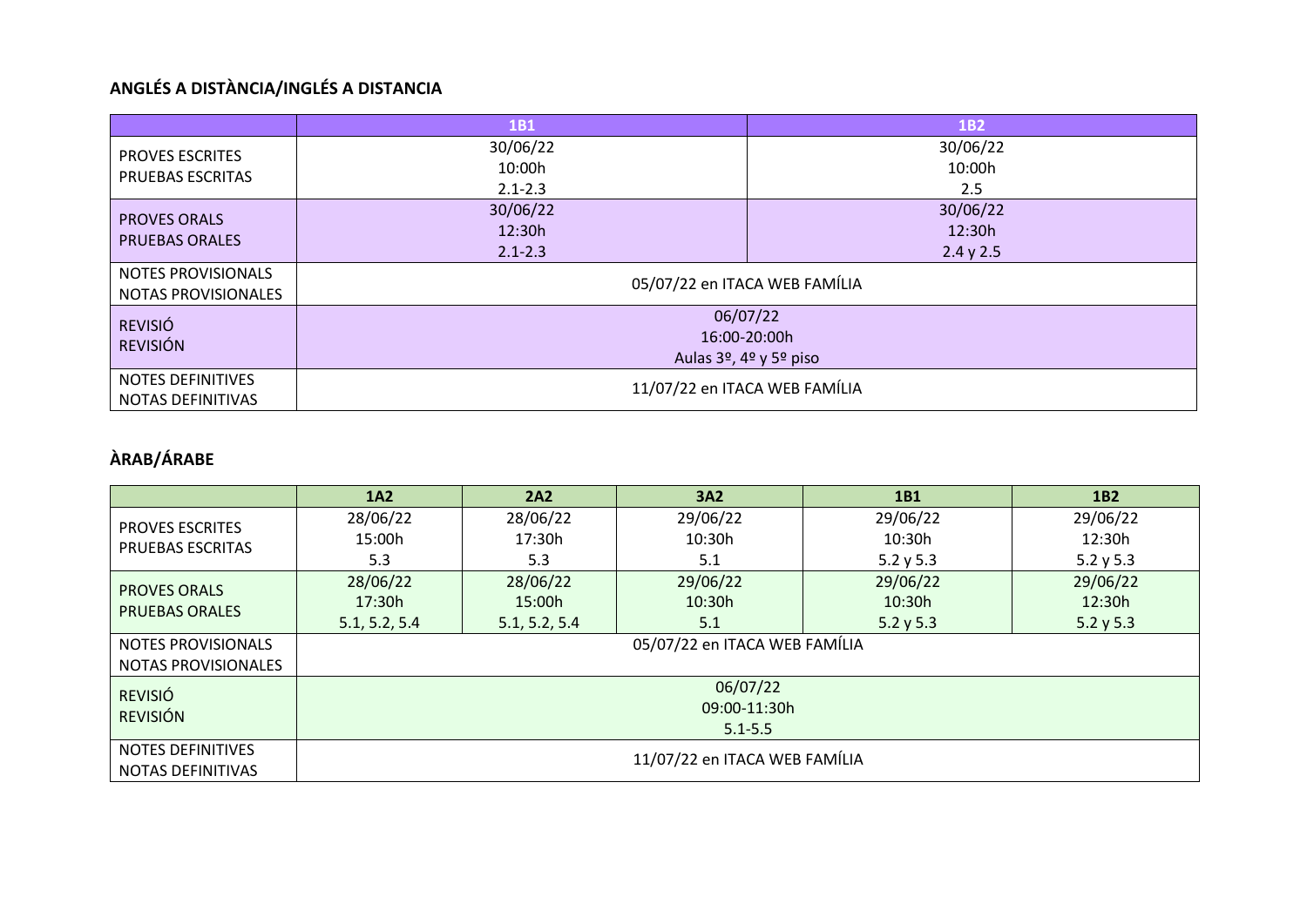## **ESPANYOL/ESPAÑOL**

|                          | 1A2                                      | <b>2A2</b>                    |  |  |  |  |
|--------------------------|------------------------------------------|-------------------------------|--|--|--|--|
| <b>PROVES ESCRITES</b>   | 28/06/22                                 | 28/06/22                      |  |  |  |  |
| <b>PRUEBAS ESCRITAS</b>  | 16:00h                                   | 18:30h                        |  |  |  |  |
|                          | $1.1 + Biblioteca$                       | $1.1 + Biblioteca$            |  |  |  |  |
| <b>PROVES ORALS</b>      | 28/06/22                                 | 28/06/22                      |  |  |  |  |
| <b>PRUEBAS ORALES</b>    | 18:30h                                   | 16:00h                        |  |  |  |  |
|                          | $3.1 - 3.5$                              | $3.1 - 3.5$                   |  |  |  |  |
| NOTES PROVISIONALS       |                                          | 05/07/22 en ITACA WEB FAMÍLIA |  |  |  |  |
| NOTAS PROVISIONALES      |                                          |                               |  |  |  |  |
| <b>REVISIÓ</b>           |                                          | 06/07/22                      |  |  |  |  |
| <b>REVISIÓN</b>          | 08:30-11:00h<br>Anexos, biblioteca y 2.5 |                               |  |  |  |  |
|                          |                                          |                               |  |  |  |  |
| <b>NOTES DEFINITIVES</b> |                                          |                               |  |  |  |  |
| NOTAS DEFINITIVAS        |                                          | 11/07/22 en ITACA WEB FAMÍLIA |  |  |  |  |

## **ÈUSCAR/EUSKERA**

|                                                  | 1A2                           | 2A2      | <b>1B1</b>   | <b>1B2</b> |  |  |
|--------------------------------------------------|-------------------------------|----------|--------------|------------|--|--|
| <b>PROVES ESCRITES</b>                           | 27/06/22                      | 27/06/22 | 29/06/22     | 29/06/22   |  |  |
| PRUEBAS ESCRITAS                                 | 15:00h                        | 17:30h   | 09:30h       | 12:30h     |  |  |
|                                                  | 3.6                           | 3.6      | 3.1          | 3.1        |  |  |
| <b>PROVES ORALS</b>                              | 27/06/22                      | 27/06/22 | 29/06/22     | 29/06/22   |  |  |
| <b>PRUEBAS ORALES</b>                            | 17:30h                        | 15:00h   | 12:30h       | 09:30h     |  |  |
|                                                  | 3.9y3.10                      | 3.9y3.10 | 3.2 y 3.3    | 3.2 y 3.3  |  |  |
| NOTES PROVISIONALS<br><b>NOTAS PROVISIONALES</b> | 05/07/22 en ITACA WEB FAMÍLIA |          |              |            |  |  |
|                                                  |                               |          |              |            |  |  |
| <b>REVISIÓ</b>                                   |                               |          | 06/07/22     |            |  |  |
| <b>REVISIÓN</b>                                  |                               |          | 12:00-14:30h |            |  |  |
|                                                  | 4.8 y 4.9                     |          |              |            |  |  |
| <b>NOTES DEFINITIVES</b><br>NOTAS DEFINITIVAS    | 11/07/22 en ITACA WEB FAMÍLIA |          |              |            |  |  |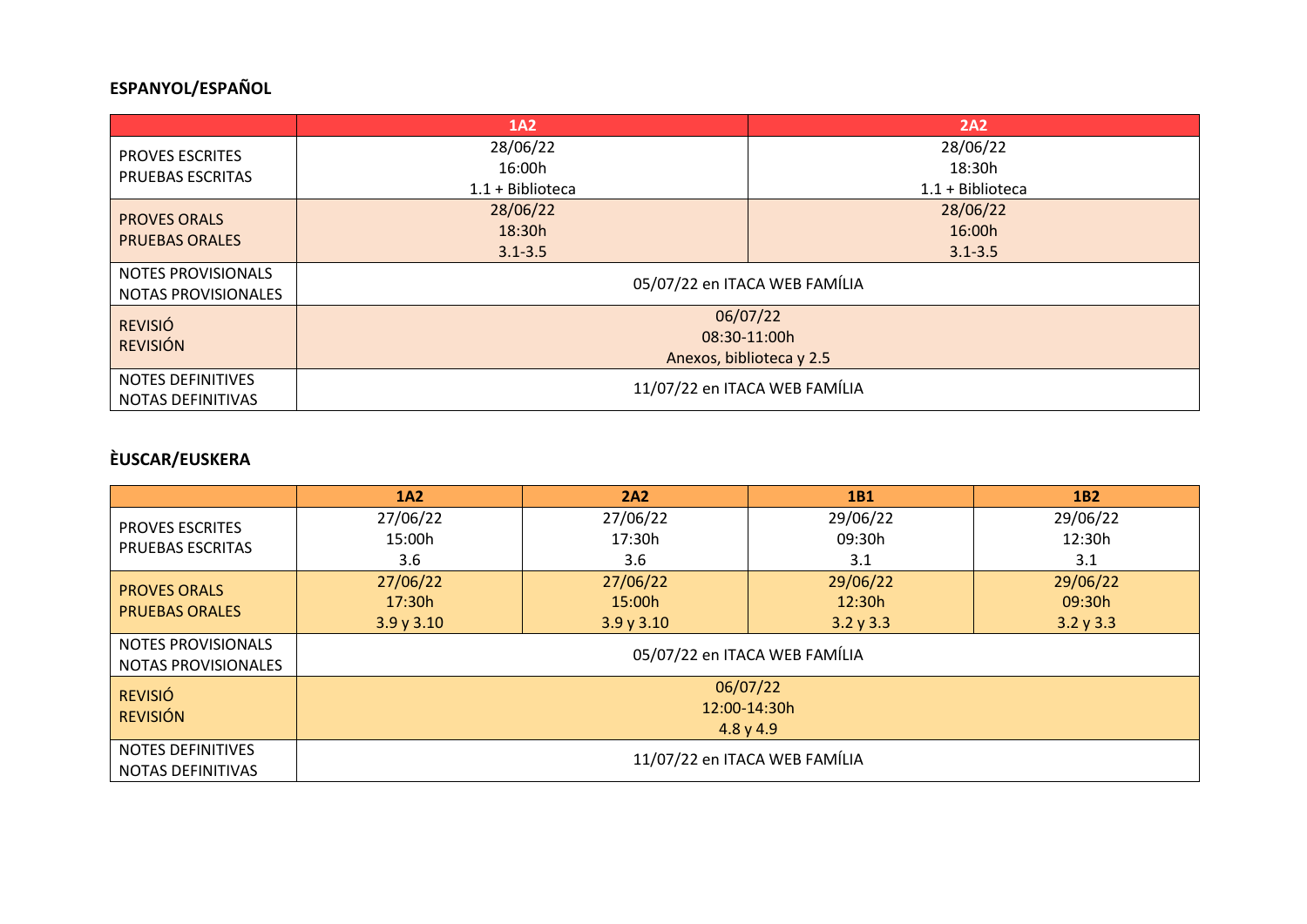## **FINÉS**

|                           | 1A2                   | 2A2                           | 1B1      |  |  |  |
|---------------------------|-----------------------|-------------------------------|----------|--|--|--|
| <b>PROVES ESCRITES</b>    | 27/06/22              | 28/06/22                      | 28/06/22 |  |  |  |
| PRUEBAS ESCRITAS          | 09:00h                | 09:00h                        | 13:00h   |  |  |  |
|                           | 4.3                   | 5.8                           | 5.8y5.10 |  |  |  |
| <b>PROVES ORALS</b>       | 27/06/22              | 28/06/22                      | 28/06/22 |  |  |  |
| <b>PRUEBAS ORALES</b>     | 12:00h                | 11:00h                        | 13:00h   |  |  |  |
|                           | 4.3 y 4.4             | 5.8 y 5.10                    | 5.8y5.10 |  |  |  |
| <b>NOTES PROVISIONALS</b> |                       | 05/07/22 en ITACA WEB FAMÍLIA |          |  |  |  |
| NOTAS PROVISIONALES       |                       |                               |          |  |  |  |
| <b>REVISIÓ</b>            |                       | 29/06/22                      |          |  |  |  |
| <b>REVISIÓN</b>           | 10:00h<br>Dpto. Finés |                               |          |  |  |  |
|                           |                       |                               |          |  |  |  |
| <b>NOTES DEFINITIVES</b>  |                       |                               |          |  |  |  |
| NOTAS DEFINITIVAS         |                       | 11/07/22 en ITACA WEB FAMÍLIA |          |  |  |  |

## **FRANCÉS**

|                           | 1A2                           | 2A2            | 1 <sub>B1</sub> | 1 <sub>B2</sub>               | <b>1C1</b>       | 1C <sub>2</sub> |
|---------------------------|-------------------------------|----------------|-----------------|-------------------------------|------------------|-----------------|
| <b>PROVES ESCRITES</b>    | 28/06/22                      | 28/06/22       | 29/06/22        | 29/06/22                      | 30/06/22         | 30/06/22        |
| <b>PRUEBAS ESCRITAS</b>   | 09:00h                        | 12:00h         | 15:00h          | 17:30h                        | 08:30h           | 12:00h          |
|                           | Salón de actos                | Salón de actos | Salón de actos  | Salón de actos                | Biblioteca + 1.1 | 5.8             |
| <b>PROVES ORALS</b>       | 28/06/22                      | 28/06/22       | 29/06/22        | 29/06/21                      | 30/06/22         | 30/06/22        |
| <b>PRUEBAS ORALES</b>     | 12:00h                        | 09:00h         | 17:30h          | 15:00h                        | 12:00h           | 08:30h          |
|                           | $3.1 - 3.7$                   | $3.1 - 3.7$    | $3.1 - 3.7$     | $3.1 - 3.7$                   | $5.6 - 5.9$      | $5.6 - 5.9$     |
| <b>NOTES PROVISIONALS</b> |                               |                |                 | 05/07/22 en ITACA WEB FAMÍLIA |                  |                 |
| NOTAS PROVISIONALES       |                               |                |                 |                               |                  |                 |
| <b>REVISIÓ</b>            |                               |                | 06/07/22        |                               |                  |                 |
| <b>REVISIÓN</b>           |                               |                | 09:00-12:00h    |                               |                  |                 |
|                           | $3.1 - 3.10$ y 5.7-5.9        |                |                 |                               |                  |                 |
| <b>NOTES DEFINITIVES</b>  | 11/07/22 en ITACA WEB FAMÍLIA |                |                 |                               |                  |                 |
| NOTAS DEFINITIVAS         |                               |                |                 |                               |                  |                 |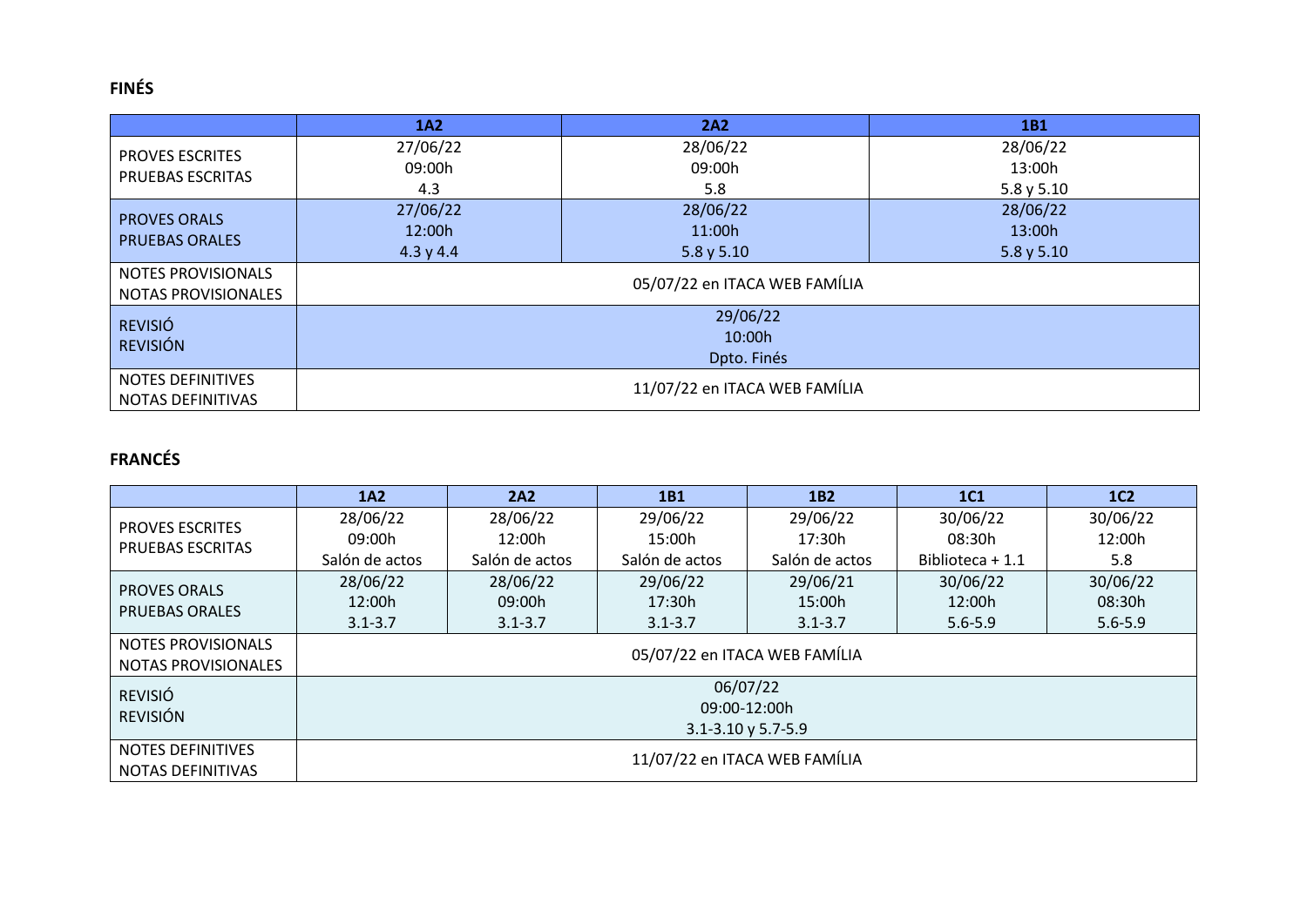## **GREC/GRIEGO**

|                            | 1A2                         | 2A2                           | 1B1                           | 1 <sub>B2</sub> |  |  |  |
|----------------------------|-----------------------------|-------------------------------|-------------------------------|-----------------|--|--|--|
| <b>PROVES ESCRITES</b>     | 27/06/22                    | 27/06/22                      | 29/06/22                      | 29/06/22        |  |  |  |
| PRUEBAS ESCRITAS           | 16:30h                      | 18:30h                        | 16:30h                        | 18:30h          |  |  |  |
|                            | 3.1                         | 3.1                           | 4.1                           | 4.1             |  |  |  |
| <b>PROVES ORALS</b>        | 27/06/22                    | 27/06/22                      | 29/06/22                      | 29/06/22        |  |  |  |
| <b>PRUEBAS ORALES</b>      | 18:30h                      | 16:30h                        | 18:30h                        | 16:30h          |  |  |  |
|                            | 3.2 y 3.3                   | 3.2 y 3.3                     | 4.2 y 4.3                     | 4.2 y 4.3       |  |  |  |
| NOTES PROVISIONALS         |                             |                               |                               |                 |  |  |  |
| <b>NOTAS PROVISIONALES</b> |                             | 05/07/22 en ITACA WEB FAMÍLIA |                               |                 |  |  |  |
| <b>REVISIÓ</b>             |                             | 06/07/22                      |                               |                 |  |  |  |
| <b>REVISIÓN</b>            | 11:30-14:00h<br>$2.2 - 2.4$ |                               |                               |                 |  |  |  |
|                            |                             |                               |                               |                 |  |  |  |
| NOTES DEFINITIVES          |                             |                               | 11/07/22 en ITACA WEB FAMÍLIA |                 |  |  |  |
| NOTAS DEFINITIVAS          |                             |                               |                               |                 |  |  |  |

# **ITALIÀ/ITALIANO**

|                                                         | 1A2                           | 2A2            | 1 <sub>B2</sub>  |  |  |  |
|---------------------------------------------------------|-------------------------------|----------------|------------------|--|--|--|
| <b>PROVES ESCRITES</b>                                  | 27/06/22                      | 27/06/22       | 29/06/22         |  |  |  |
| <b>PRUEBAS ESCRITAS</b>                                 | 16:00h                        | 18:00h         | 10:00h           |  |  |  |
|                                                         | Salón de actos                | Salón de actos | 1.1 y biblioteca |  |  |  |
| <b>PROVES ORALS</b>                                     | 27/06/22                      | 27/06/22       | 29/06/22         |  |  |  |
| <b>PRUEBAS ORALES</b>                                   | 18:00h                        | 16:00h         | 10:00h           |  |  |  |
|                                                         | $4.1 - 4.4$                   | $4.1 - 4.4$    | 1.1 y biblioteca |  |  |  |
| <b>NOTES PROVISIONALS</b><br><b>NOTAS PROVISIONALES</b> | 05/07/22 en ITACA WEB FAMÍLIA |                |                  |  |  |  |
| <b>REVISIÓ</b>                                          |                               | 06/07/22       |                  |  |  |  |
| <b>REVISIÓN</b>                                         |                               | 15:30-18:00h   |                  |  |  |  |
|                                                         | 2.1-2.5, 1.1, biblioteca      |                |                  |  |  |  |
| <b>NOTES DEFINITIVES</b><br>NOTAS DEFINITIVAS           | 11/07/22 en ITACA WEB FAMÍLIA |                |                  |  |  |  |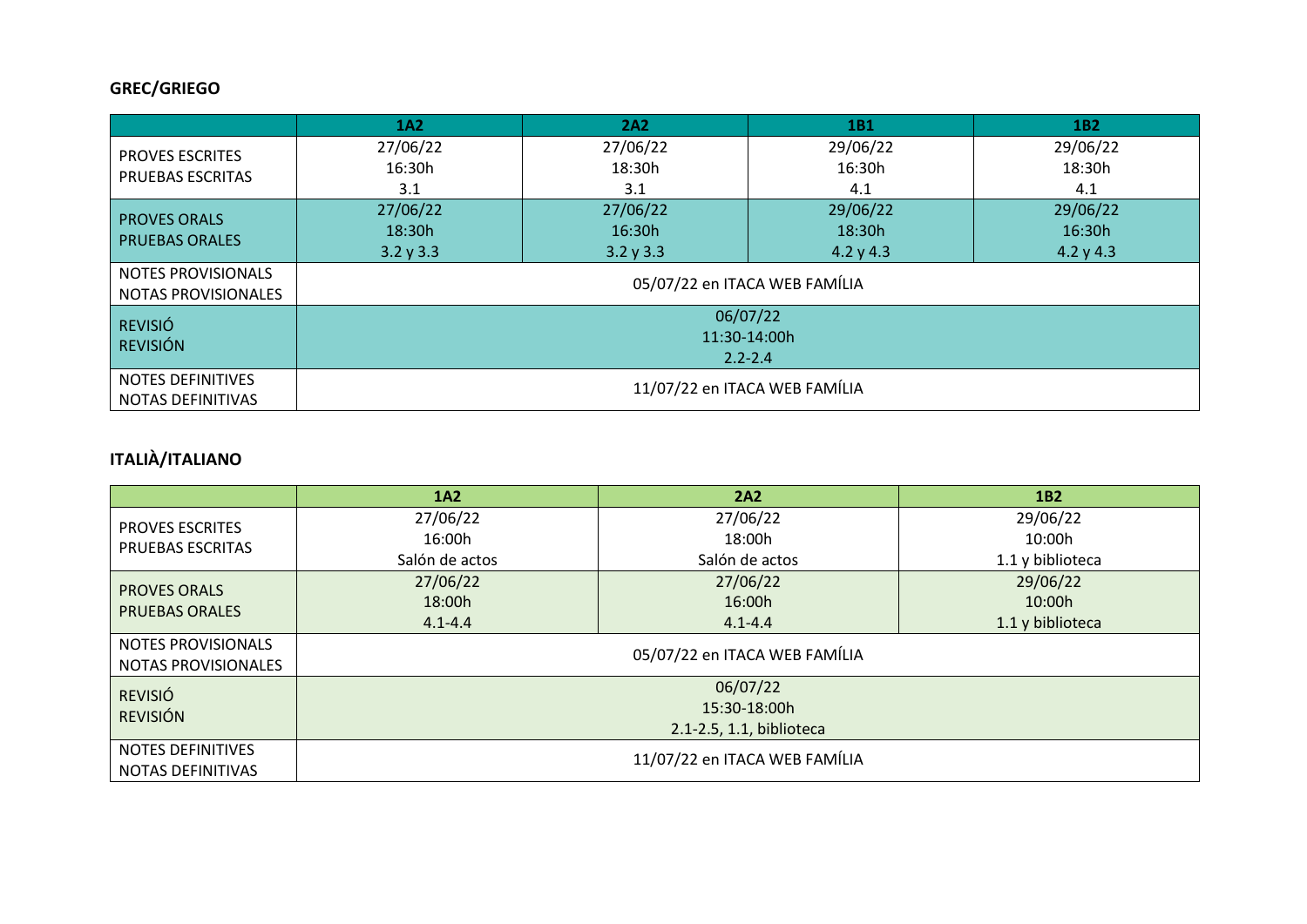#### **JAPONÉS**

|                                                      | <b>1A2</b>                    | 2A2               | <b>3A2</b> | 1B1                           | 2B1      | 1 <sub>B2</sub> |
|------------------------------------------------------|-------------------------------|-------------------|------------|-------------------------------|----------|-----------------|
| <b>PROVES ESCRITES</b>                               | 27/06/22                      | 27/06/22          | 29/06/22   | 28/06/22                      | 28/06/22 | 29/06/22        |
| <b>PRUEBAS ESCRITAS</b>                              | 09:30h                        | 12:30h            | 15:30h     | 15:30h                        | 17:30h   | 15:30h          |
|                                                      | Biblioteca/1.1                | <b>Biblioteca</b> | 5.8        | 2.1                           | 2.1      | 5.7             |
| <b>PROVES ORALS</b>                                  | 27/06/22                      | 27/06/22          | 29/06/22   | 28/06/22                      | 28/06/22 | 29/06/22        |
| <b>PRUEBAS ORALES</b>                                | 12:30h                        | 09:30h            | 17:30h     | 15:30h                        | 15:30h   | 15:30h          |
|                                                      | 2.3 y 2.4                     | 2.3 y 2.4         | 5.8 y 5.9  | 2.1                           | 2.2      | 5.7             |
| NOTES PROVISIONALS                                   |                               |                   |            | 05/07/22 en ITACA WEB FAMÍLIA |          |                 |
| NOTAS PROVISIONALES                                  |                               |                   |            |                               |          |                 |
| <b>REVISIÓ</b>                                       |                               |                   |            | 06/07/22                      |          |                 |
| <b>REVISIÓN</b>                                      |                               |                   |            | 18:30-20:30h                  |          |                 |
|                                                      | $2.1 - 2.3$                   |                   |            |                               |          |                 |
| <b>NOTES DEFINITIVES</b><br><b>NOTAS DEFINITIVAS</b> | 11/07/22 en ITACA WEB FAMÍLIA |                   |            |                               |          |                 |

#### **NEERLANDÉS**

|                            | <b>1A2</b>                    | 2A2                           | <b>1B1</b> |  |  |  |
|----------------------------|-------------------------------|-------------------------------|------------|--|--|--|
| <b>PROVES ESCRITES</b>     | 27/06/22                      | 28/06/22                      | 28/06/22   |  |  |  |
| PRUEBAS ESCRITAS           | 09:00h                        | 09:00h                        | 13:00h     |  |  |  |
|                            | 4.8                           | 4.8                           | 4.8/4.10   |  |  |  |
| <b>PROVES ORALS</b>        | 27/06/22                      | 28/06/22                      | 28/06/22   |  |  |  |
| <b>PRUEBAS ORALES</b>      | 12:00h                        | 11:00h                        | 13:00h     |  |  |  |
|                            | 4.8/4.10                      | 4.8/4.10                      | 4.8/4.10   |  |  |  |
| NOTES PROVISIONALS         |                               | 05/07/22 en ITACA WEB FAMÍLIA |            |  |  |  |
| <b>NOTAS PROVISIONALES</b> |                               |                               |            |  |  |  |
| <b>REVISIÓ</b>             |                               | 29/06/22                      |            |  |  |  |
| <b>REVISIÓN</b>            |                               | 10:00h                        |            |  |  |  |
|                            |                               |                               |            |  |  |  |
| <b>NOTES DEFINITIVES</b>   | 11/07/22 en ITACA WEB FAMÍLIA |                               |            |  |  |  |
| NOTAS DEFINITIVAS          |                               |                               |            |  |  |  |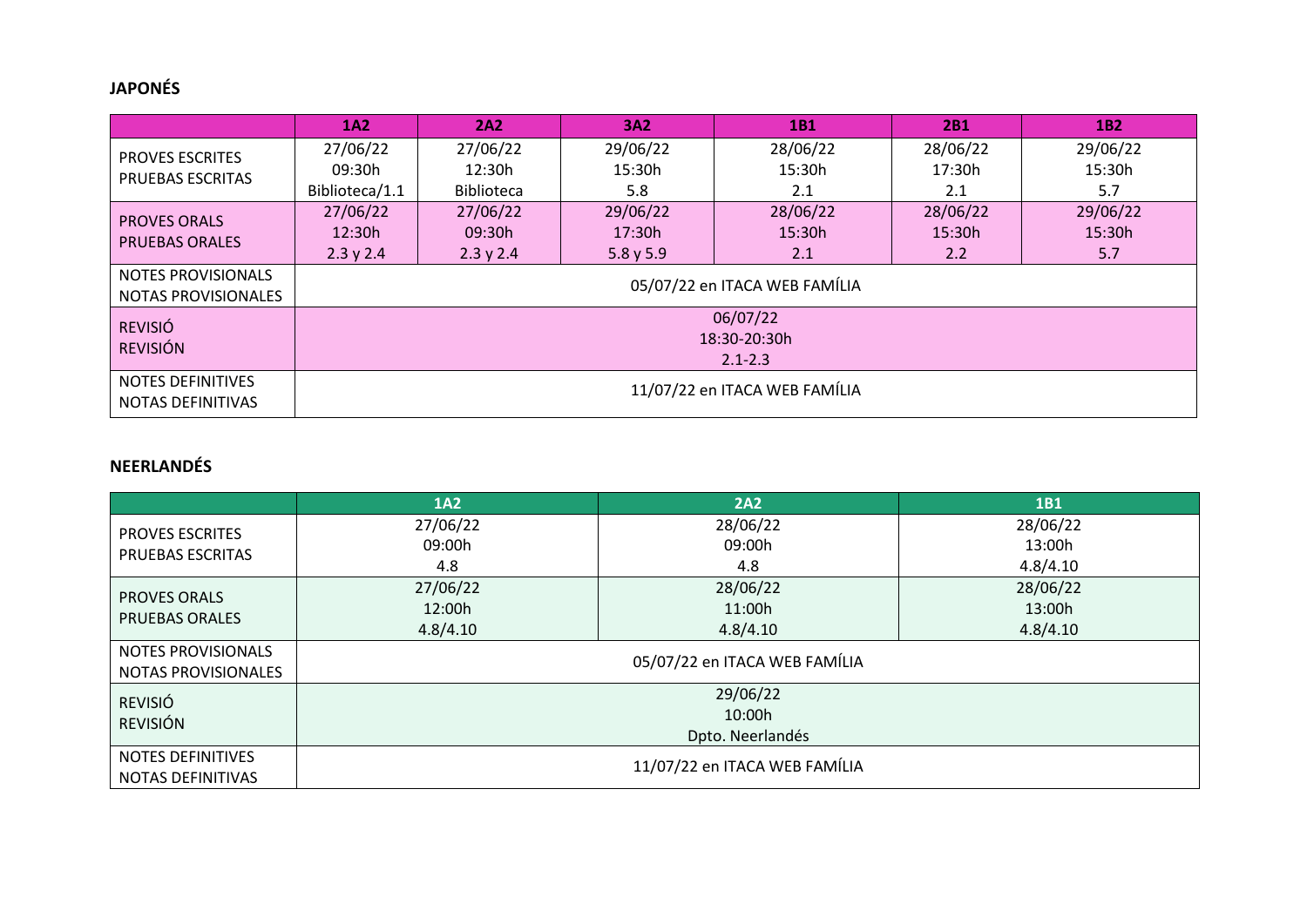## **POLONÉS/POLACO**

|                                            | 1A2                           | 2A2      | 1B1      |  |  |
|--------------------------------------------|-------------------------------|----------|----------|--|--|
| <b>PROVES ESCRITES</b><br>PRUEBAS ESCRITAS | 27/06/22                      | 28/06/22 | 28/06/22 |  |  |
|                                            | 09:00h                        | 09:00h   |          |  |  |
|                                            | 3.8                           | 3.8      | 3.8/3.10 |  |  |
| <b>PROVES ORALS</b>                        | 27/06/22                      | 28/06/22 | 28/06/22 |  |  |
| <b>PRUEBAS ORALES</b>                      | 12:00h                        | 11:00h   | 13:00h   |  |  |
|                                            | 3.8/3.10                      | 3.8/3.10 | 3.8/3.10 |  |  |
| <b>NOTES PROVISIONALS</b>                  | 05/07/22 en ITACA WEB FAMÍLIA |          |          |  |  |
| NOTAS PROVISIONALES                        |                               |          |          |  |  |
| <b>REVISIÓ</b>                             | 29/06/21                      |          |          |  |  |
| <b>REVISIÓN</b>                            | 10:00h                        |          |          |  |  |
|                                            | Dpto. Polaco                  |          |          |  |  |
| <b>NOTES DEFINITIVES</b>                   | 11/07/22 en ITACA WEB FAMÍLIA |          |          |  |  |
| <b>NOTAS DEFINITIVAS</b>                   |                               |          |          |  |  |

#### **PORTUGUÉS**

|                                                      | 1A2                           | 2A2           | <b>1B2</b> |
|------------------------------------------------------|-------------------------------|---------------|------------|
| <b>PROVES ESCRITES</b><br><b>PRUEBAS ESCRITAS</b>    | 27/06/22                      | 27/06/22      | 29/06/22   |
|                                                      | 09:30h                        | 12:30h        |            |
|                                                      | 5.3, 5.8, 5.9                 | 5.3, 5.8, 5.9 | 5.8        |
| <b>PROVES ORALS</b><br><b>PRUEBAS ORALES</b>         | 27/06/22                      | 27/06/22      | 29/06/22   |
|                                                      | 12:30h                        | 09:30h        | 12:30h     |
|                                                      | $5.4 - 5.7$                   | $5.4 - 5.7$   | 5.6 y 5.7  |
| NOTES PROVISIONALS<br>NOTAS PROVISIONALES            | 05/07/22 en ITACA WEB FAMÍLIA |               |            |
| <b>REVISIÓ</b>                                       | 06/07/22                      |               |            |
| <b>REVISIÓN</b>                                      | 12:00-14:00h                  |               |            |
|                                                      | $5.1 - 5.4$                   |               |            |
| <b>NOTES DEFINITIVES</b><br><b>NOTAS DEFINITIVAS</b> | 11/07/22 en ITACA WEB FAMÍLIA |               |            |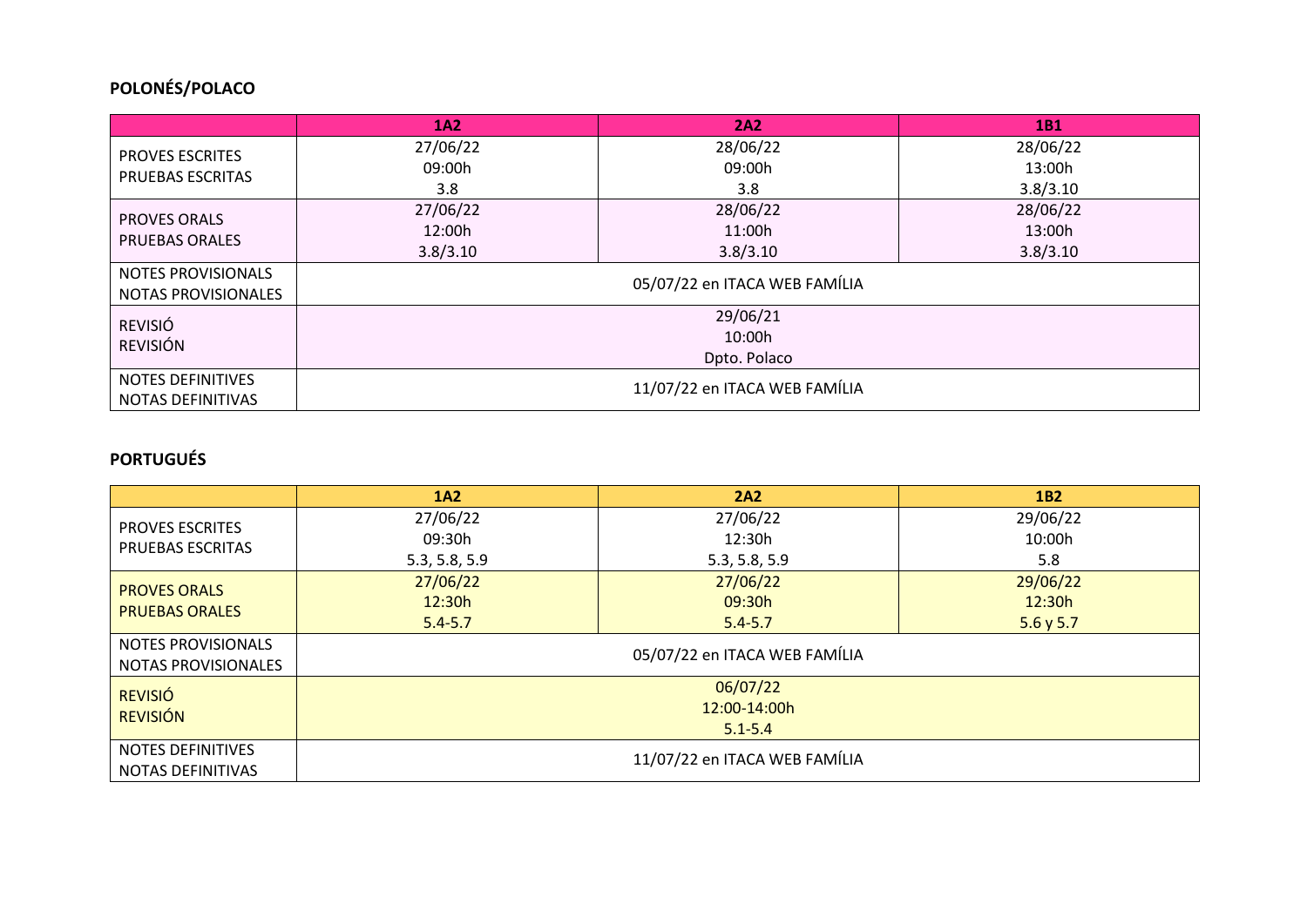## **RUS/RUSO**

|                                               | 1A2                                     | 2A2              | 1B1      | 1 <sub>B2</sub> |
|-----------------------------------------------|-----------------------------------------|------------------|----------|-----------------|
| <b>PROVES ESCRITES</b><br>PRUEBAS ESCRITAS    | 27/06/22                                | 27/06/22         | 28/06/22 | 28/06/22        |
|                                               | 09:30h                                  | 12:30h<br>15:00h |          | 17:30h          |
|                                               | 2.5                                     | $2.5\,$          | 2.4      | 2.4             |
| <b>PROVES ORALS</b><br><b>PRUEBAS ORALES</b>  | 27/06/22                                | 27/06/22         | 28/06/22 | 28/06/22        |
|                                               | 12:30h                                  | 09:30h           | 17:30h   | 15:00h          |
|                                               | 2.1 y 2.2                               | 2.1 y 2.2        | 2.3      | 2.3             |
| NOTES PROVISIONALS<br>NOTAS PROVISIONALES     | 05/07/22 en ITACA WEB FAMÍLIA           |                  |          |                 |
| <b>REVISIÓ</b><br><b>REVISIÓN</b>             | 06/07/22<br>12:00-14:30h<br>$4.1 - 4.3$ |                  |          |                 |
| <b>NOTES DEFINITIVES</b><br>NOTAS DEFINITIVAS | 11/07/22 en ITACA WEB FAMÍLIA           |                  |          |                 |

# **VALENCIÀ/VALENCIANO**

|                                                  | A2                            | 1C <sub>2</sub>         |  |
|--------------------------------------------------|-------------------------------|-------------------------|--|
| <b>PROVES ESCRITES</b><br>PRUEBAS ESCRITAS       | 29/06/22                      | 27/06/22                |  |
|                                                  | 12:00h                        | 15:30h                  |  |
|                                                  | 2.5, multimedia               | Multimedia + biblioteca |  |
| <b>PROVES ORALS</b><br><b>PRUEBAS ORALES</b>     | 29/06/22                      | 27/06/22                |  |
|                                                  | 09:00h                        | 18:30h                  |  |
|                                                  | $2.1 - 2.4$                   | Multimedia + biblioteca |  |
| NOTES PROVISIONALS<br><b>NOTAS PROVISIONALES</b> | 05/07/22 en ITACA WEB FAMÍLIA |                         |  |
| <b>REVISIÓ</b>                                   | 06/07/22                      |                         |  |
| <b>REVISIÓN</b>                                  | 09:00-11:00h                  |                         |  |
|                                                  | Multimedia, 2.1-2.4           |                         |  |
| <b>NOTES DEFINITIVES</b><br>NOTAS DEFINITIVAS    | 11/07/22 en ITACA WEB FAMÍLIA |                         |  |